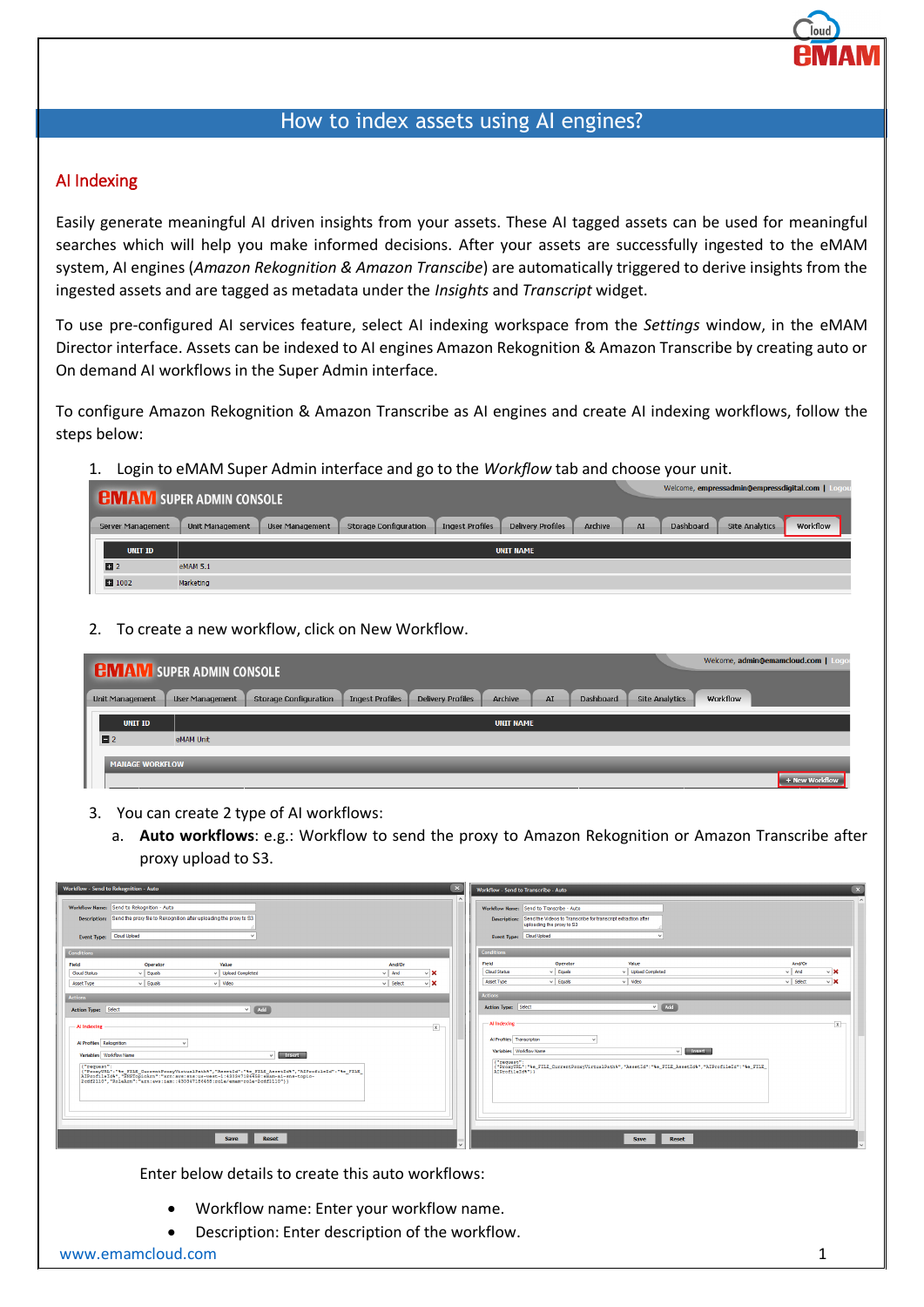- Event Type: Choose *Cloud Upload*.
- Enter the condition details: Cloud status equals *Upload completed* and Asset type equals video
- Action Type: Choose *AI indexing*
- AI profiles: Select *Rekognition or Transcription*
- Variables: Choose variables from the list and click on *Insert* button.
- Click on *Save*.
- Once asset is ingested, a proxy is sent to AI engines for indexing. After a while, insights and transcripts from the asset gets displayed under the Insights & Transcript widget respectively.

Similarly, multiple workflows can be created using different combinations of Event types, conditions and Action types.

- b. **On demand or Button metadata workflows**. Similar to auto workflows, you can create on demand workflows using button metadata.
	- i. Create a button metadata: Login to eMAM Director interface and click on *Manage Metadata* under the *Admin Tools* widget. Create two different button metadata for *Amazon Rekognition* & *Amazon Transcribe* as shown below.
		- Field title
		- Field type: Select "*Button*".
		- Button name: Enter button name.
		- Button message: Enter button message.
		- Button type: Choose "*Server*"
		- Default value: Leave blank
		- Asset Type: Enable *Video* and *Audio* checkboxes.

| <b>Add Metadata Field</b> |                                                                                                                                                        | <b>Add Metadata Field</b> |                                                                                                                                                        |  |  |
|---------------------------|--------------------------------------------------------------------------------------------------------------------------------------------------------|---------------------------|--------------------------------------------------------------------------------------------------------------------------------------------------------|--|--|
| Field Title:              | Send to Amazon Rekognition                                                                                                                             | Field Title :             | Send to Amazon Transcribe                                                                                                                              |  |  |
| Field Type:               | $\bigcap$ Text $\bigcap$ List<br>$\bigcirc$ Int<br>◯ Date Time<br>$\bigcirc$ Float<br>○ Time Code<br>Multi Select List<br><b> ■</b> Button<br>Schedule | Field Type:               | ◯ Date Time<br>◯ Time Code<br>$\bigcirc$ Text $\bigcirc$ List<br>$\bigcirc$ Int $\bigcirc$ Float<br><b>O</b> Button<br>Schedule<br>◯ Multi Select List |  |  |
| Button Name:              | <b>SEND</b>                                                                                                                                            | Button Name:              | <b>SEND</b>                                                                                                                                            |  |  |
| <b>Button Message:</b>    | Click OK to send this video to Amazon Rekognition for analysis                                                                                         | Button Message:           | Click OK to send this asset to Amazon Transcribe for speech to text conversion                                                                         |  |  |
| Button Type:              | <b>OServer</b> Oclient                                                                                                                                 | Button Type:              | <b>OServer</b> Oclient                                                                                                                                 |  |  |
| Default Value :           |                                                                                                                                                        | Default Value :           |                                                                                                                                                        |  |  |
|                           | √View<br>Required                                                                                                                                      |                           | $\vee$ View<br>Required                                                                                                                                |  |  |
| Asset Type:               | ☑Video audio almage aOther Files                                                                                                                       | Asset Type:               | ☑Video MAudio Image IOther Files                                                                                                                       |  |  |
| <b>Save</b>               | Cancel                                                                                                                                                 | <b>Save</b>               | <b>Cancel</b>                                                                                                                                          |  |  |

## ii. Create workflow in the Super Admin interface. Enter below values to create button metadata for *Amazon Rekognition* & *Amazon Transcribe*.

- Workflow name: Enter your workflow name.
- Description: Enter description of the workflow.
- Event Type: Choose *Button Metadata Click*.
- Enter the condition details: Choose Asset type equals video and audio.
- Action Type: Choose *AI indexing*
- AI profiles: Select *Rekognition or Transcription*
- Variables: Choose variables from the list and click on *Insert* button.
- Click on *Save*.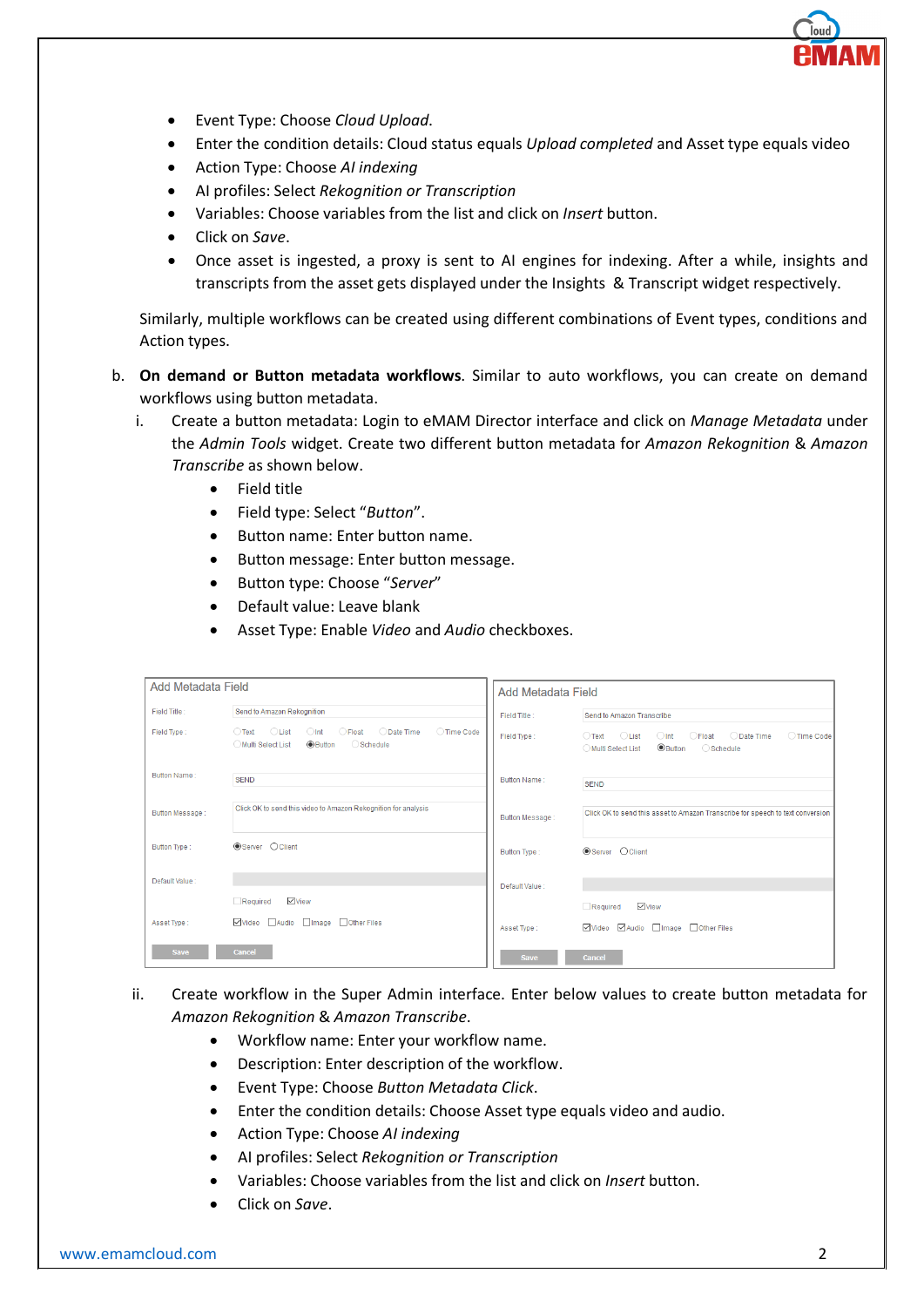|                                                                                                                                                                                                                                                     |                           |              |                     | Workflow - Send to Transcribe - OnDemand                    |                                                                                                     |                     |                         | $\boldsymbol{\mathsf{x}}$ |
|-----------------------------------------------------------------------------------------------------------------------------------------------------------------------------------------------------------------------------------------------------|---------------------------|--------------|---------------------|-------------------------------------------------------------|-----------------------------------------------------------------------------------------------------|---------------------|-------------------------|---------------------------|
| Workflow - Send to Rekognition - OnDemand                                                                                                                                                                                                           |                           | $\mathbf{x}$ |                     |                                                             |                                                                                                     |                     |                         |                           |
| Workflow Name: Send to Rekognition - OnDemand                                                                                                                                                                                                       |                           |              |                     | Workflow Name: Send to Transcribe - OnDemand                |                                                                                                     |                     |                         |                           |
| Description: Send the videos to Rekognition when the button is clicked                                                                                                                                                                              |                           |              |                     | Description: Send to Transcribe when the button is clickeed |                                                                                                     |                     |                         |                           |
|                                                                                                                                                                                                                                                     |                           |              |                     |                                                             |                                                                                                     |                     |                         |                           |
| Event Type: Button Metadata Click                                                                                                                                                                                                                   |                           |              |                     | Event Type: Button Metadata Click                           |                                                                                                     |                     |                         |                           |
|                                                                                                                                                                                                                                                     |                           |              | Conditions          |                                                             |                                                                                                     |                     |                         |                           |
| Conditions                                                                                                                                                                                                                                          |                           |              |                     | Button Metadata: Send to Amazon Transcribe                  | $\checkmark$                                                                                        |                     |                         |                           |
| Button Metadata: Send to Amazon Rekognition<br>$\checkmark$                                                                                                                                                                                         |                           |              |                     |                                                             |                                                                                                     |                     |                         |                           |
| Operator<br>Value<br>Field                                                                                                                                                                                                                          | And/Or                    |              | Field<br>Asset Type | Operator<br>$\vee$ Equals                                   | Value<br>$\vee$ Wdeo                                                                                | And/Or<br>$\vee$ Or | $~\vee$ X               |                           |
| $\vee$ Video<br>$\vee$ Equals<br>Asset Type                                                                                                                                                                                                         | $\vee$ Select<br>$\vee$ X |              | Asset Type          | $\vee$ Equals                                               | $\vee$ Audio                                                                                        | $\vee$ Select       | $\vee$ X                |                           |
| <b>Actions</b>                                                                                                                                                                                                                                      |                           |              |                     |                                                             |                                                                                                     |                     |                         |                           |
| $\sqrt{4}$ $\sim$ $\sqrt{4}$<br><b>Action Type: Select</b>                                                                                                                                                                                          |                           |              | Actions             |                                                             |                                                                                                     |                     |                         |                           |
|                                                                                                                                                                                                                                                     |                           |              | Action Type: Select |                                                             | $V$ $\sim$ $Add$                                                                                    |                     |                         |                           |
| - Al Indexing                                                                                                                                                                                                                                       | $\mathbf{x}$              |              | - Al Indexing       |                                                             |                                                                                                     |                     | $\overline{\mathbf{x}}$ |                           |
| Al Profiles Rekognition<br>$\sim$                                                                                                                                                                                                                   |                           |              |                     |                                                             |                                                                                                     |                     |                         |                           |
|                                                                                                                                                                                                                                                     |                           |              |                     | Al Profiles Transcription<br>$\vee$                         |                                                                                                     |                     |                         |                           |
| <b>Insert</b><br>Variables Workflow Name<br>$\checkmark$                                                                                                                                                                                            |                           |              |                     | Variables Workflow Name                                     | <b>Insert</b><br>$\checkmark$                                                                       |                     |                         |                           |
| ("request":<br>  -DROWYDET:"+% FILE_CurrentDroxyVirtualDath%","AssetId":"%@_FILE_AssetId%","AIDrofileId":"%@_FILE_<br> AIDrofileId%","SNSTopicArm":"*ariaws:sms:us=vest-1:430347186458:emax-ai-ms=topic-<br> 2cdf2110","RoleArm":"arn:aws:iam::4303 |                           |              | {"request":         |                                                             | ["ProxyURL":"\e_FILE_CurrentProxyVirtualPath\","AssetId":"\e_FILE_AssetId\","AIProfileId":"\e_FILE_ |                     |                         |                           |
|                                                                                                                                                                                                                                                     |                           |              |                     | AIProfileId*"}}                                             |                                                                                                     |                     |                         |                           |
|                                                                                                                                                                                                                                                     |                           |              |                     |                                                             |                                                                                                     |                     |                         |                           |
|                                                                                                                                                                                                                                                     |                           |              |                     |                                                             |                                                                                                     |                     |                         |                           |
|                                                                                                                                                                                                                                                     |                           |              |                     |                                                             |                                                                                                     |                     |                         |                           |
|                                                                                                                                                                                                                                                     |                           |              |                     |                                                             |                                                                                                     |                     |                         |                           |
| Save<br>Reset                                                                                                                                                                                                                                       |                           |              |                     |                                                             | Reset<br>Save                                                                                       |                     |                         |                           |
|                                                                                                                                                                                                                                                     |                           |              |                     |                                                             |                                                                                                     |                     |                         |                           |

- iii. Go to eMAM Director interface and click on the asset which needs to be indexed.
- iv. In the Metadata widget, under the AI metadata group tab, click on the *Send* button to send the asset to Amazon Rekognition & Amazon Transcribe AI engines.

|      | METADATA O                 |                   |                    |             |                    |   |
|------|----------------------------|-------------------|--------------------|-------------|--------------------|---|
| Info | Embedded metadata          | Tags              | <b>Dublin Core</b> | Al Indexing |                    | ⋗ |
|      |                            | <b>FIELD NAME</b> |                    |             | <b>FIELD VALUE</b> |   |
|      | Send to Amazon Rekognition |                   |                    | <b>SEND</b> |                    |   |
|      | Send to Amazon Transcribe  |                   |                    | <b>SEND</b> |                    |   |
|      |                            |                   |                    |             |                    |   |
|      |                            |                   |                    |             |                    |   |
|      |                            |                   |                    |             |                    |   |
|      |                            |                   |                    |             |                    |   |
|      |                            |                   |                    |             |                    |   |
|      |                            |                   |                    |             |                    |   |
|      |                            |                   |                    |             |                    |   |
|      |                            |                   | Save Metadata      |             |                    |   |

v. A confirmation message pops up to confirm the operation. Click Ok.

| <b>Confirm Workflow</b>                                        |  |
|----------------------------------------------------------------|--|
| Click OK to send this video to Amazon Rekognition for analysis |  |
| OK<br>Cancel                                                   |  |

- vi. After a while, insights extracted from the video or audio assets are displayed under the Insights and Transcript widget.
	- o Insights widget: Under the Insights widget, insights from the video and image assets such as people, objects, brands, landmarks, emotions are automatically detected and tagged with an option to edit them. Users can click on the tagged faces, keywords, annotations etc. which would automatically point to the corresponding frame in the video player.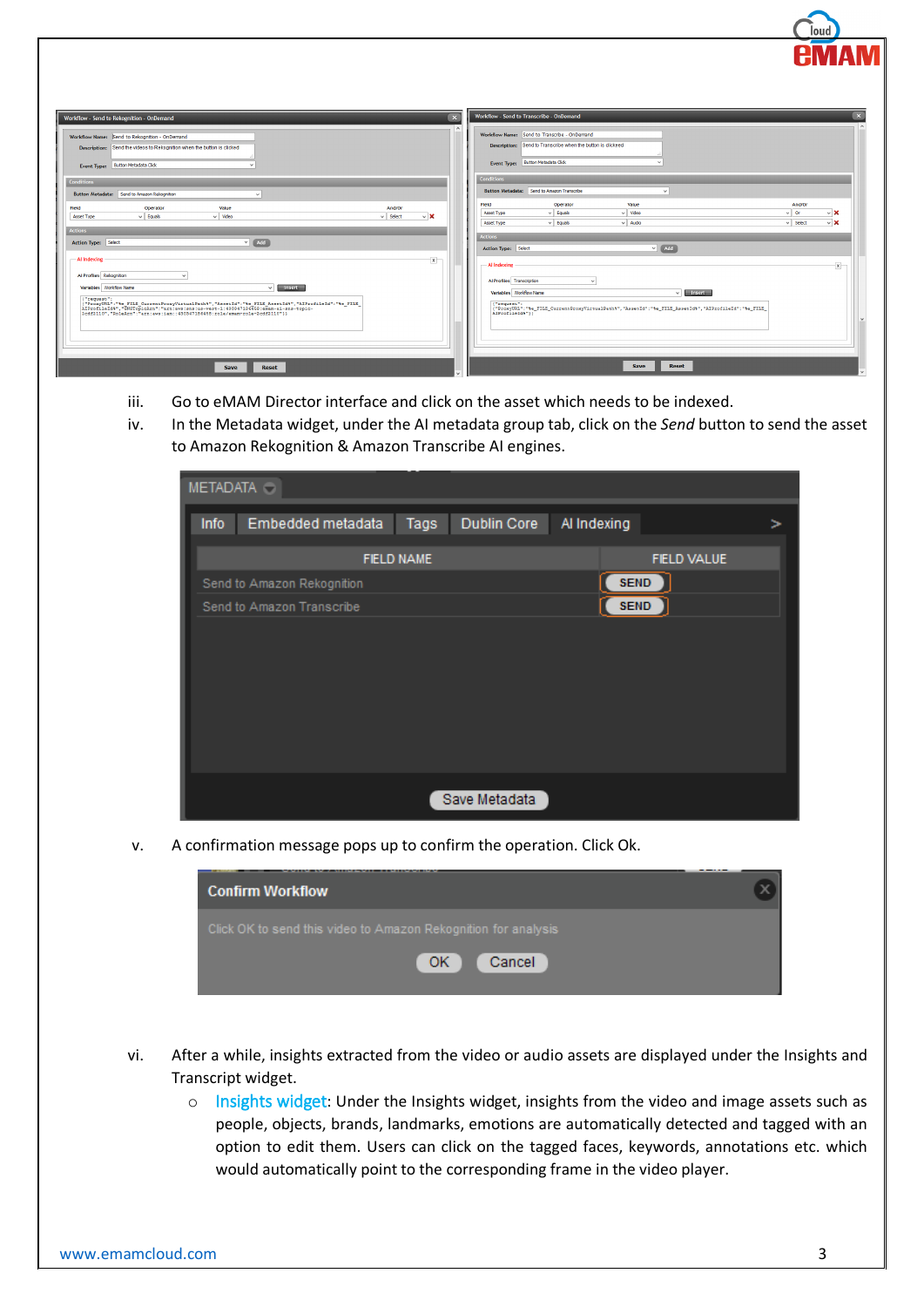| <b>INSIGHTS</b>      |                                                  |                     |                    |                       |  |
|----------------------|--------------------------------------------------|---------------------|--------------------|-----------------------|--|
| <b>LANGUAGE</b>      | $-$ Default $-$                                  |                     |                    |                       |  |
| Rekognition          |                                                  |                     |                    |                       |  |
| <b>PEOPLE</b>        |                                                  |                     |                    |                       |  |
| <b>Justin Thomas</b> | <b>Willie Fritz</b>                              | Rory McIlroy        | <b>Tiger Woods</b> | Alejandro Doria       |  |
| Maxime Le Marchand   | Danny Lee                                        | <b>Blake Parker</b> | <b>Tad Lincoln</b> |                       |  |
| Rory Cochrane        | <b>Bryce Harper</b>                              | Muhammet Uzuner     |                    | <b>Marcel Sieberg</b> |  |
| <b>David Duval</b>   | Christoph Sauser                                 | Yoshiyuki Sankai    |                    | <b>Erwin Mulder</b>   |  |
| Matt Kuchar          | Aaron Baddeley                                   | Walter Brennan      |                    | Seung-hwan Oh         |  |
| <b>Torii Hunter</b>  | lan Woosnam                                      | <b>Mat Latos</b>    | Johnny Knoxville   | <b>Brad Whitford</b>  |  |
| Pat Healy            | <b>Sheek Louch</b>                               |                     |                    |                       |  |
| Justin Thomas =      |                                                  |                     |                    |                       |  |
|                      | Appears for a total of 0% of the entire duration |                     |                    |                       |  |
|                      |                                                  |                     |                    |                       |  |
|                      |                                                  |                     |                    |                       |  |

o Transcript widget: The Transcript widget displays the transcribes extracted from the audio/video asset. Words spoken in the video/audio assets are indexed and tagged as texts (*speech-to-text*) and the texts/subtitles (*Visual Text Recognition/OCR*) displayed in the video are also detected and tagged using AI engines capabilities.

| <b>TRANSCRIPT</b>    |                                                                                                                                                                                                                                                                                                                                                                                                                                                                                                                                                                                                                       |          |                                   |    |
|----------------------|-----------------------------------------------------------------------------------------------------------------------------------------------------------------------------------------------------------------------------------------------------------------------------------------------------------------------------------------------------------------------------------------------------------------------------------------------------------------------------------------------------------------------------------------------------------------------------------------------------------------------|----------|-----------------------------------|----|
| <b>LANGUAGE</b>      | English                                                                                                                                                                                                                                                                                                                                                                                                                                                                                                                                                                                                               | $Z$ Edit | $\theta$ $\sigma$ $\sim$ $\theta$ | 大大 |
| <b>Transcription</b> |                                                                                                                                                                                                                                                                                                                                                                                                                                                                                                                                                                                                                       |          |                                   |    |
|                      | 00:00:00 I would like to welcome users from around the world watching PGA Tour live on<br>Twitter as part of the PGA Tour's partnership with Twitter in 2018 will be streaming<br>the 1st 60 to 90 minutes of our premium coverage every Thursday and<br>Friday, Four, Free on Twitter platforms, Today we'll take you all the way through the<br>second hole of Justin Thomas, Rory McIlroy and Tiger Woods. After this, fans can<br>continue watching by downloading the PGA Tour live at and purchasing a monthly or<br>annual subscription. Sign up for PGA Tour Live today and don't miss a shot this<br>season. |          |                                   |    |
|                      | 00:00:57 Justin Thomas iron down the left side here.10.                                                                                                                                                                                                                                                                                                                                                                                                                                                                                                                                                               |          |                                   |    |
|                      | 00:01:04 Well,there's my first surprise of the day is Justin Thomas with his length and power<br>laying up on the 10th hole, but he has laid that up absolutely perfect for that<br>angle.Back to that back pin.                                                                                                                                                                                                                                                                                                                                                                                                      |          |                                   |    |
|                      | 00:01:19 Dennis. What's the environment like down there?                                                                                                                                                                                                                                                                                                                                                                                                                                                                                                                                                              |          |                                   |    |
|                      | 00:01:23 It is really amazing.I mean,there's probably two or 300 people by the green in the<br>corner, and it's completely packed up on the right hand side of the tea box<br>here. There's probably a better part of 1000 people already here on property and<br>were talking about before most people get up here in L.A.It's a lazy morning L.<br>A.Usually, but it is gorgeous out here right now, the wind playing down breeze for the<br>player, so it's definitely gettable.                                                                                                                                   |          |                                   |    |
|                      | 00:01:54 Next NTT tournament host.Please welcome.Tiger Woods,                                                                                                                                                                                                                                                                                                                                                                                                                                                                                                                                                         |          |                                   |    |
|                      | 00:02:05 1992 is a 16 year old amateur.He made his P G a tour debut.Now,at the age of 42<br>years old, Tiger makes his second start of the season                                                                                                                                                                                                                                                                                                                                                                                                                                                                     |          |                                   |    |
|                      |                                                                                                                                                                                                                                                                                                                                                                                                                                                                                                                                                                                                                       |          |                                   |    |